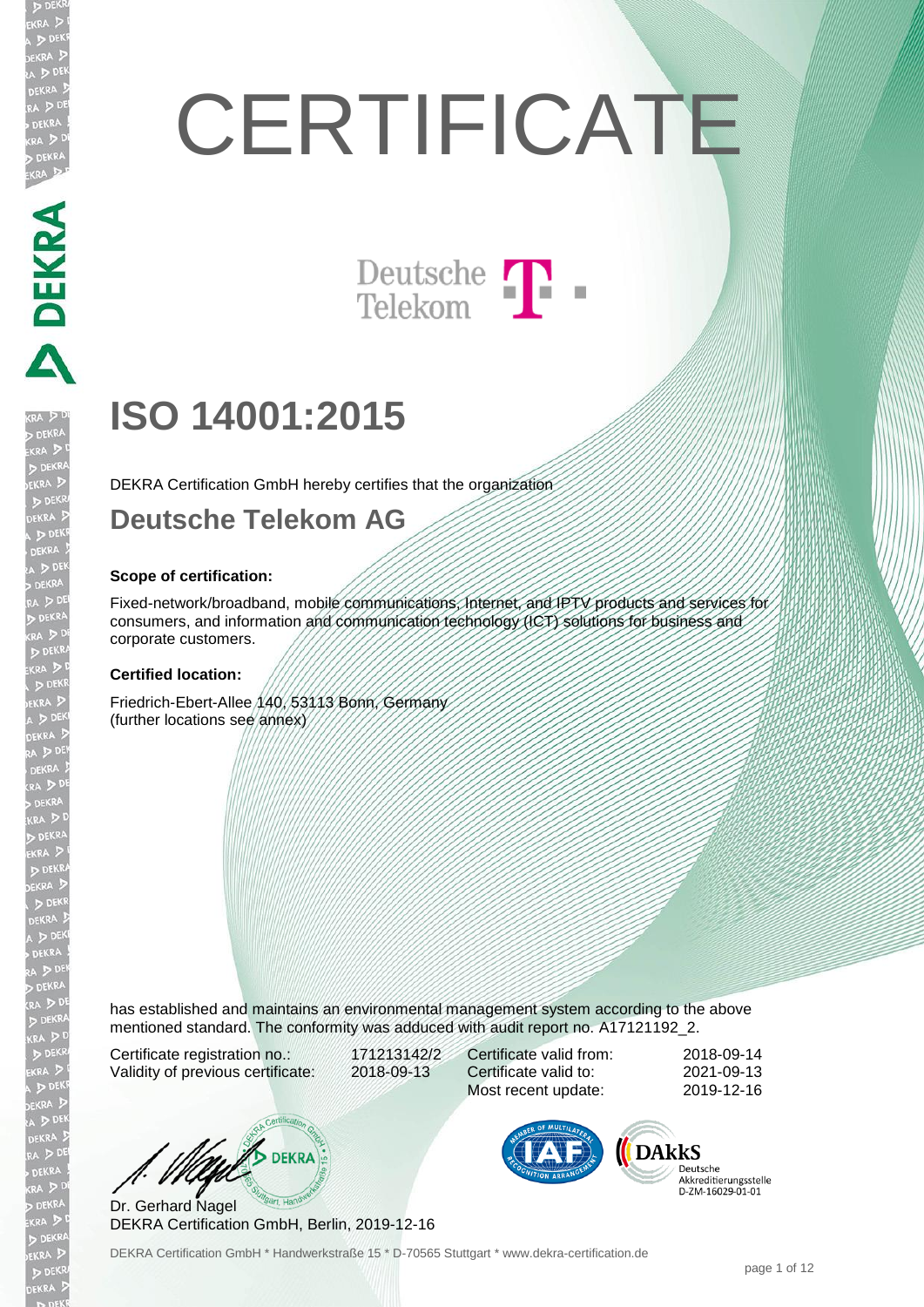EKRA

EKRA  $D<sub>DE</sub>$ 

#### **Annex to the Certificate No. 171213142/2**

valid from 2018-09-14 to 2021-09-13

|    | Headquarter                                                                 | <b>Certified location</b>                                                                         | <b>Scope of certification</b>                                                                                                                                                                                                                                                                                                           |
|----|-----------------------------------------------------------------------------|---------------------------------------------------------------------------------------------------|-----------------------------------------------------------------------------------------------------------------------------------------------------------------------------------------------------------------------------------------------------------------------------------------------------------------------------------------|
|    | Deutsche Telekom AG                                                         | Friedrich-Ebert-Allee 140<br>53113 Bonn<br>Germany                                                | Fixed-network/broadband, mobile<br>communications, Internet, and<br>IPTV products and services for<br>consumers, and information and<br>communication technology (ICT)<br>solutions for business and<br>corporate customers                                                                                                             |
|    | at the following locations / at the companies at the<br>following locations |                                                                                                   | Scope of certification                                                                                                                                                                                                                                                                                                                  |
| 1. | Deutsche Telekom AG<br>Group Corporate<br>Responsibility                    | Friedrich-Ebert-Allee 140<br>53113 Bonn<br>Germany                                                | Central control of the Telekom<br>Group Corporate Responsibility                                                                                                                                                                                                                                                                        |
| 2. | Deutsche Telekom AG<br>Health & Safety                                      | Friedrich-Ebert-Allee 140<br>53113 Bonn<br>Germany                                                | Central control of the Telekom<br>Group-wide quality, health, safety<br>and environment management<br>system.                                                                                                                                                                                                                           |
| 3. | Deutsche Telekom AG<br>Group Supply Services                                | Sternengasse14-16<br>50676 Köln<br>Germany                                                        | Administration of the sector group<br>facility management                                                                                                                                                                                                                                                                               |
| 4. | Telekom Mobility Solutions                                                  | An der Ziegelei 18<br>53127 Bonn<br>Germany                                                       | <b>Mobility Services</b>                                                                                                                                                                                                                                                                                                                |
| 5. | T-Systems Multimedia<br>Solutions GmbH                                      | Riesaer Straße 5<br>01129 Dresden<br>Germany                                                      | Development of Internet-based<br>solutions for large corporations<br>and medium-sized businesses;<br>cross-industry implementation of<br>web innovations into services for<br>the digital business and social<br>ecosystem inclusive solutions for<br>e-commerce and information and<br>science Management and IT<br>Service Management |
| 6. | <b>T-Systems International</b><br>GmbH                                      | Hahnstr 43d<br>60528 Frankfurt am Main<br>inkl. der drei angeschlossenen<br>Datacenter<br>Germany | <b>Technical Facility Management</b><br>for High Availability Data Center:<br>operation of networks,<br>connections, applications and<br>premises                                                                                                                                                                                       |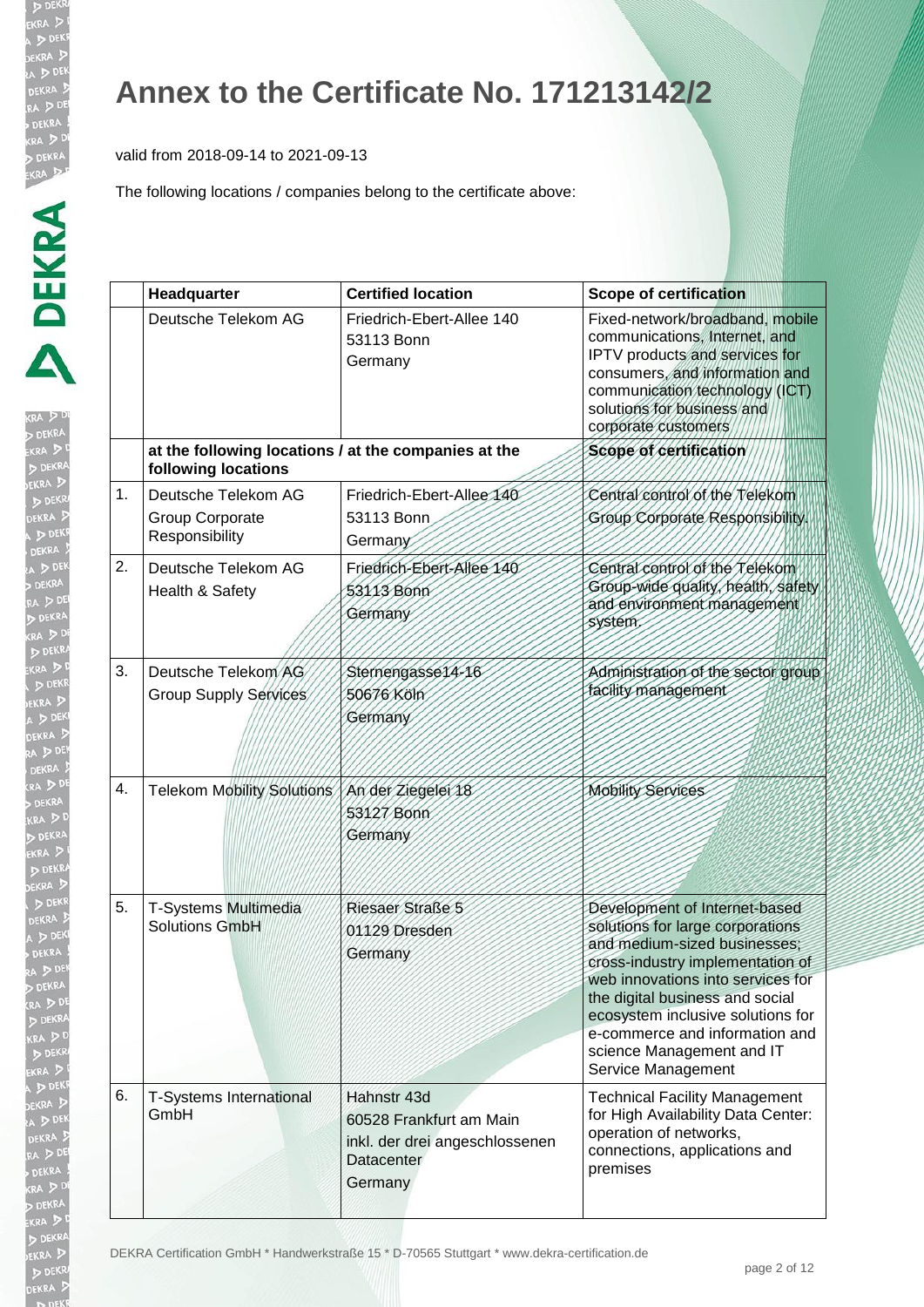**KRA DE DEKRA**  $\triangleright$ 

RA ! DEN EKRA  $DDE$ **JEKRA**  $\triangleright$ 

#### **Annex to the Certificate No. 171213142/2**

valid from 2018-09-14 to 2021-09-13

The following locations / companies belong to the certificate above:

|     | Headquarter                                                                 | <b>Certified location</b>                                                                                                                          | <b>Scope of certification</b>                                                                                                                                                                                               |
|-----|-----------------------------------------------------------------------------|----------------------------------------------------------------------------------------------------------------------------------------------------|-----------------------------------------------------------------------------------------------------------------------------------------------------------------------------------------------------------------------------|
|     | Deutsche Telekom AG                                                         | Friedrich-Ebert-Allee 140<br>53113 Bonn<br>Germany                                                                                                 | Fixed-network/broadband, mobile<br>communications, Internet, and<br>IPTV products and services for<br>consumers, and information and<br>communication technology (ICT)<br>solutions for business and<br>corporate customers |
|     | at the following locations / at the companies at the<br>following locations |                                                                                                                                                    | Scope of certification                                                                                                                                                                                                      |
| 7.  | T-Mobile Austria GmbH                                                       | Rennweg 97-99<br>1030 Wien<br>Austria                                                                                                              | Sales, service, operations and<br>services in the<br>telecommunications sector                                                                                                                                              |
| 8.  | T-Systems Austria<br>GesmbH                                                 | Rennweg 97-99<br>1030 Wien<br>Austria                                                                                                              | ICT solutions for corporate<br>customers (sales, consulting,<br>solution management,<br>development, deployment and<br>operation, as well as IT Service<br>Management)                                                      |
| 9.  | T-Systems Austria<br>GesmbH                                                 | Hans Czettel Straße 1<br>3950 Gmünd<br>Austria                                                                                                     | ICT solutions for corporate<br>customers (sales, consulting,<br>solution management,<br>development, deployment and<br>operation, as well as IT Service<br>Management)                                                      |
| 10. | Software Daten Service<br>(SDS) GmbH                                        | Rennweg 97-99<br>1030 Wien<br>Austria                                                                                                              | Development of standard<br>software products for the financial<br>services sector                                                                                                                                           |
| 11. | T-Systems do Brasil Ltda.                                                   | Quatá<br>Rua Olimpiadas, 205 - Vila<br>Olimpia<br>04551-000 - Sao Paulo / SP<br><b>Brazil</b>                                                      | ICT solutions for major customer<br>(sale, counsel, solution<br>management, development,<br>preparation and business as well<br>as IT service management)                                                                   |
| 12. | T-Systems do Brasil Ltda.                                                   | Pampas<br>Rua Baffin, 32/60 - Edificio Joan<br>Batista Dall'igna - Chacara<br>Inglesa<br>09750-620 - Sao Bernado do<br>Campo / SP<br><b>Brazil</b> | ICT solutions for major customer<br>(sale, counsel, solution<br>management, development,<br>preparation and business as well<br>as IT service management)                                                                   |
| 13. | T-Systems do Brasil Ltda.                                                   | <b>T-Center</b><br>Alameda Araguacema, 187 -<br>Tamboré<br>06460-070 - Barueri / SP<br><b>Brazil</b>                                               | ICT solutions for major customer<br>(sale, counsel, solution<br>management, development,<br>preparation and business as well<br>as IT service management)                                                                   |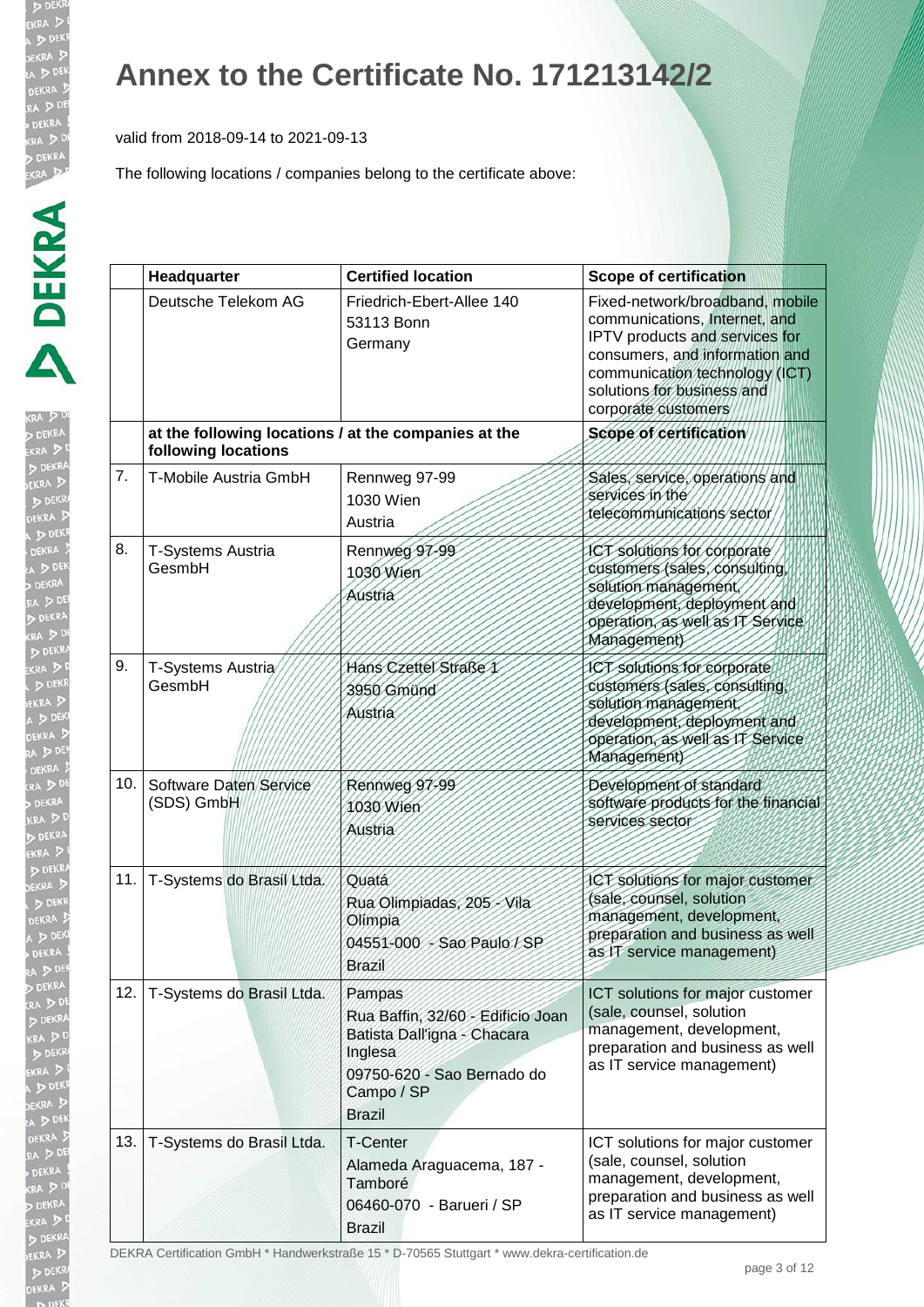b DE EKRA  $D<sub>DE</sub>$ EKR/

#### **Annex to the Certificate No. 171213142/2**

valid from 2018-09-14 to 2021-09-13

|     | Headquarter                                                                 | <b>Certified location</b>                                                                                                              | <b>Scope of certification</b>                                                                                                                                                                                               |
|-----|-----------------------------------------------------------------------------|----------------------------------------------------------------------------------------------------------------------------------------|-----------------------------------------------------------------------------------------------------------------------------------------------------------------------------------------------------------------------------|
|     | Deutsche Telekom AG                                                         | Friedrich-Ebert-Allee 140<br>53113 Bonn<br>Germany                                                                                     | Fixed-network/broadband, mobile<br>communications, Internet, and<br>IPTV products and services for<br>consumers, and information and<br>communication technology (ICT)<br>solutions for business and<br>corporate customers |
|     | at the following locations / at the companies at the<br>following locations |                                                                                                                                        | Scope of certification                                                                                                                                                                                                      |
| 14. | T-Systems do Brasil Ltda.                                                   | <b>Blumenau</b><br>Rua Ingo Hering, 20 - Bom Retiro<br>89010-205 - Blumenau / SC<br><b>Brazil</b>                                      | ICT solutions for major customer<br>(sale, counsel, solution<br>management, development,<br>preparation and business as well<br>as IT service management)                                                                   |
| 15. | T-Systems do Brasil Ltda.                                                   | Alphaville<br>Alameda Araguaia, 1142-20<br>andar - Alphaville Industrial<br>06455-000 - Barueri / SP<br>Brazil                         | ICT solutions for major customer<br>(sale, counsel, solution<br>management, development<br>preparation and business as well<br>as IT service management)                                                                    |
| 16. | T-Systems Belgium                                                           | Leonardo Da Vincilaan 19<br>1831 Diegem<br>Belgium                                                                                     | ICT solutions for corporate<br>customers (sales, consulting,<br>solution management<br>development, deployment and<br>operation, as well as IT Service<br>Management)                                                       |
| 17. | Hrvatski Telekom d.d.                                                       | Radnická cesta 21<br>HR-10000, Zagreb<br>Croatia                                                                                       | Sale, service, business and<br>attendance in the field of<br>telecommunication                                                                                                                                              |
| 18. | T-Systems P.R. China Ltd.                                                   | C1602, Yihe Yangguang Plaza<br>No. 12 Dongtucheng Road,<br><b>Chaoyang District</b><br><b>Beijing 100013</b><br>P.R. China             | ICT solutions for corporate<br>customers (sales, consulting,<br>solution management,<br>development, deployment and<br>operation, as well as IT Service<br>Management)                                                      |
| 19. | T-Systems P.R. China Ltd.                                                   | 19F, Building F3, A9 area<br>No.999 Gaoxin Road, Eastlake<br>Development Zone<br>Wuhan, 430070<br>P.R. China                           | ICT solutions for corporate<br>customers (sales, consulting,<br>solution management,<br>development, deployment and<br>operation, as well as IT Service<br>Management)                                                      |
| 20. | T-Systems P.R. China Ltd.                                                   | Unit. 1501, 1507 No. 1350, Li<br><b>Tong Plaza</b><br>North SiChuan Road, HongKou<br><b>District</b><br>Shanghai, 200080<br>P.R. China | ICT solutions for corporate<br>customers (sales, consulting,<br>solution management,<br>development, deployment and<br>operation, as well as IT Service<br>Management)                                                      |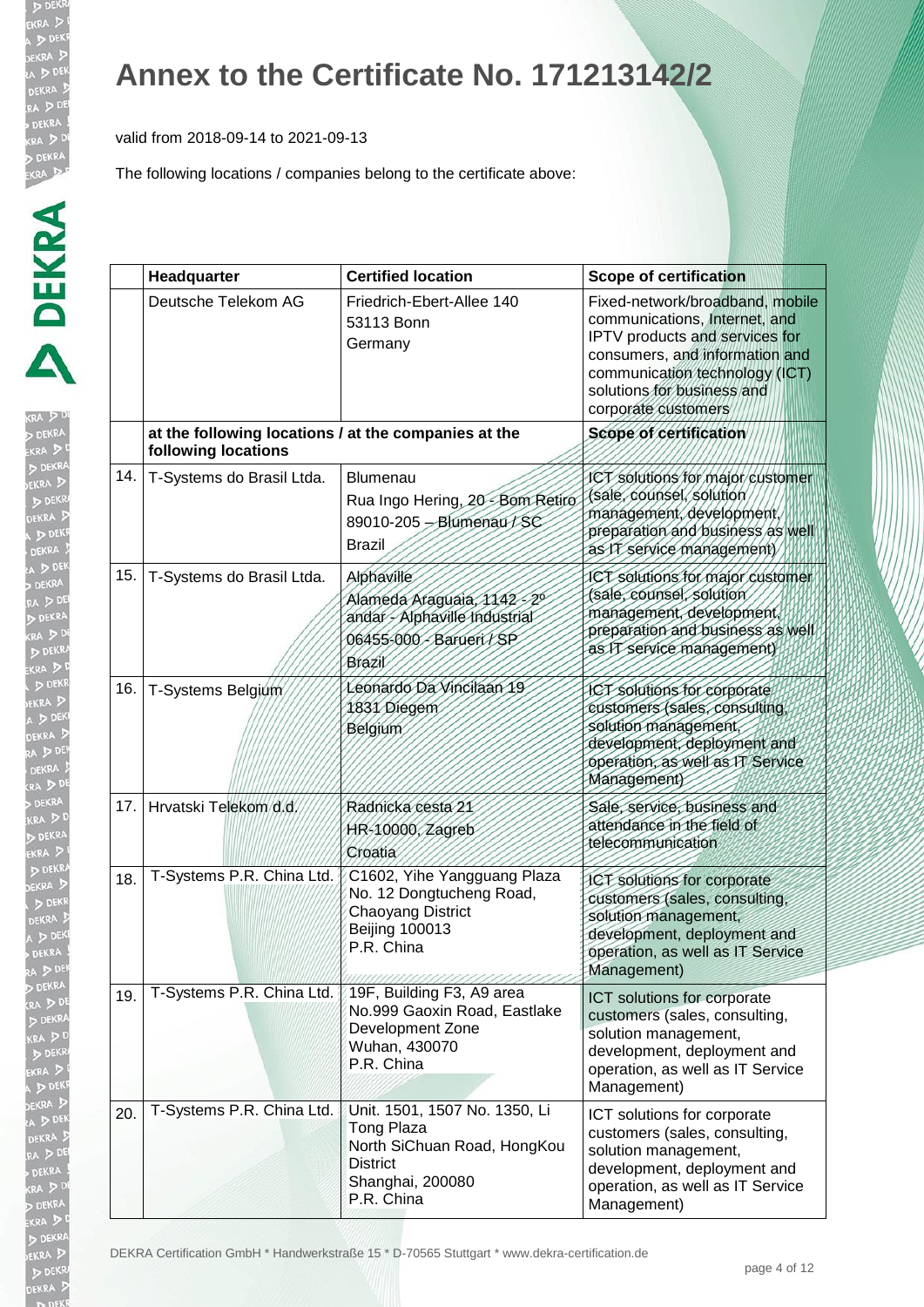b DE EKRA  $D<sub>DE</sub>$ **EKR** 

#### **Annex to the Certificate No. 171213142/2**

valid from 2018-09-14 to 2021-09-13

|     | Headquarter                                                                       | <b>Certified location</b>                                                                                                                           | <b>Scope of certification</b>                                                                                                                                                                                               |
|-----|-----------------------------------------------------------------------------------|-----------------------------------------------------------------------------------------------------------------------------------------------------|-----------------------------------------------------------------------------------------------------------------------------------------------------------------------------------------------------------------------------|
|     | Deutsche Telekom AG                                                               | Friedrich-Ebert-Allee 140<br>53113 Bonn<br>Germany                                                                                                  | Fixed-network/broadband, mobile<br>communications, Internet, and<br>IPTV products and services for<br>consumers, and information and<br>communication technology (ICT)<br>solutions for business and<br>corporate customers |
|     | at the following locations / at the companies at the<br>following locations       |                                                                                                                                                     | Scope of certification                                                                                                                                                                                                      |
| 21. | T-Systems Information and<br>Communication<br>Technology India Private<br>Limited | Panchshil Business Park,<br>Tower A,<br>Balewadi High Street, Balewadi,<br>Pune, Maharashtra, 4110045,<br>India                                     | Developing, implementation,<br>operating and market customer<br>and industry specific solutions in<br>the field of information processing<br>and telecommunications                                                         |
| 22. | T-Systems Information and<br>Communication<br>Technology India Private<br>Limited | Umiya Business Bay Tower II,<br>4th Floor, Cessna Business Park,<br>Off Outer Ring Road,<br>Marathanhalli, Bangaluru,<br>Karnataka, 560037<br>India | Developing, implementation<br>operating and market customer<br>and industry specific solutions in<br>the field of information processing<br>and telecommunications                                                          |
| 23. | T-Systems Italia srl                                                              | Centro Direzionale Milanofiori,<br>Strada 4 Palazzo Q5, 20089<br>Rozzano (Milano)<br>Italia                                                         | ICT solutions for corporate<br>customers (sales, consulting<br>solution management,<br>development, deployment and<br>operation, as well as IT Service<br>Management)                                                       |
| 24. | T-Systems Network<br>Services Japan K.K.                                          | Nishikicho MK Bldg. 3F<br>3-23 KandaNishiki-cho, Chiyoda-<br>KU.<br>Tokyo 101-0054<br>Japan                                                         | ICT solutions for corporate<br>customers (sales, consulting,<br>solution management,<br>development, deployment and<br>operation, as well as IT Service<br>Management)                                                      |
| 25. | <b>T-Systems Luxembourg</b>                                                       | Rue Gabriel Lippmann 22,<br>L-5365 Munsbach<br>Luxembourg                                                                                           | <b>ICT</b> solutions for corporate<br>customers (sales, consulting,<br>solution management,<br>development, deployment and<br>operation, as well as IT Service<br>Management)                                               |
| 26. | T-Systems Nordic A/S                                                              | Lautrupvang 8<br>DK-2750 Ballerup<br>Denmark                                                                                                        | ICT solutions for major customer<br>(sale, counsel, solution<br>management, development,<br>preparation and business as well<br>as IT service management)                                                                   |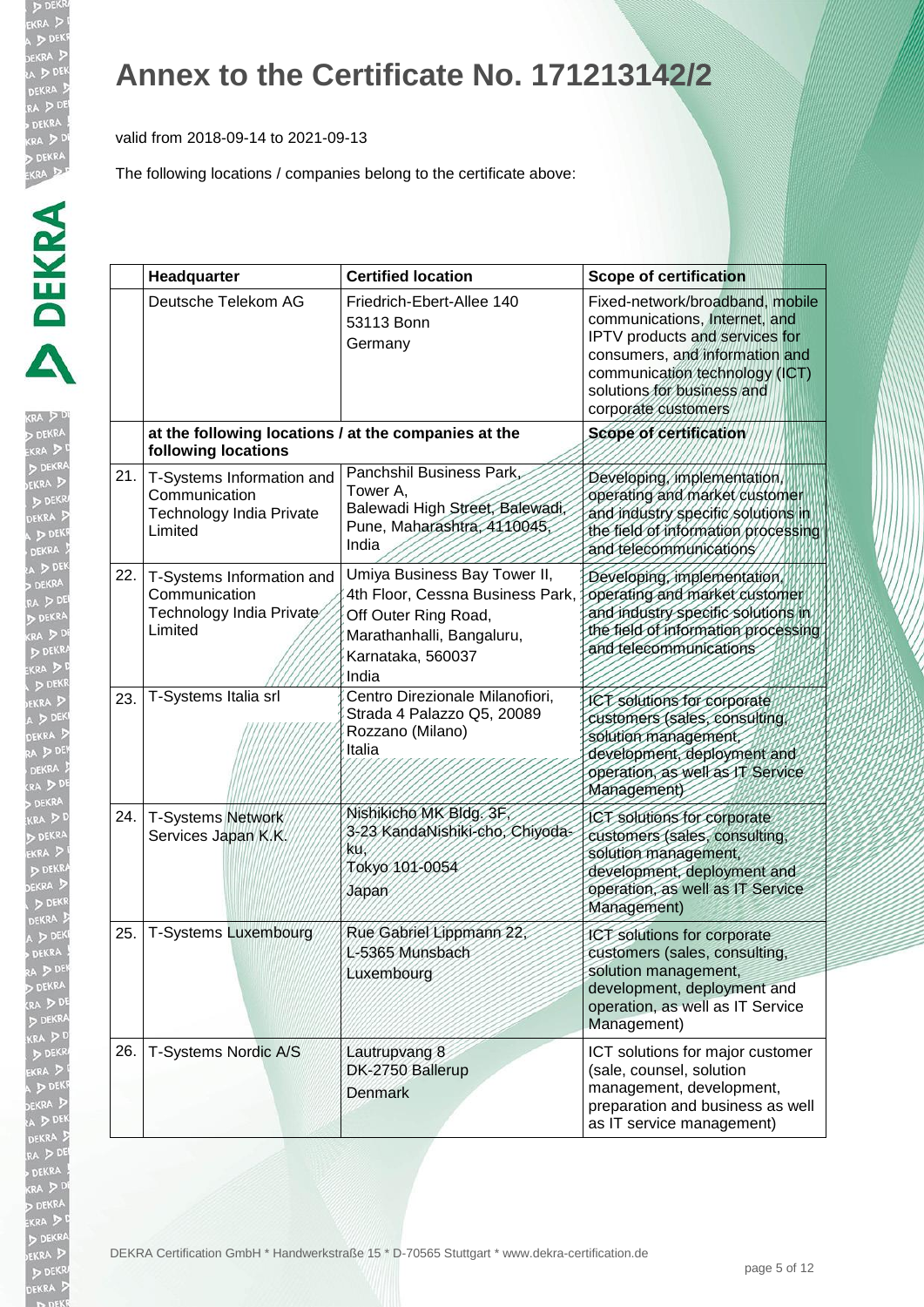b DE EKRA  $D<sub>DE</sub>$ 

## **Annex to the Certificate No. 171213142/2**

valid from 2018-09-14 to 2021-09-13

|     | Headquarter                                                                 | <b>Certified location</b>                                                                                                 | <b>Scope of certification</b>                                                                                                                                                                                               |
|-----|-----------------------------------------------------------------------------|---------------------------------------------------------------------------------------------------------------------------|-----------------------------------------------------------------------------------------------------------------------------------------------------------------------------------------------------------------------------|
|     | Deutsche Telekom AG                                                         | Friedrich-Ebert-Allee 140<br>53113 Bonn<br>Germany                                                                        | Fixed-network/broadband, mobile<br>communications, Internet, and<br>IPTV products and services for<br>consumers, and information and<br>communication technology (ICT)<br>solutions for business and<br>corporate customers |
|     | at the following locations / at the companies at the<br>following locations |                                                                                                                           | Scope of certification                                                                                                                                                                                                      |
| 27. | <b>T-Systems Limited</b>                                                    | 20 Rathbone Place<br>Fitzrovia, London<br>W1T1HY<br>United Kingdom                                                        | Provision of Information<br>Technology,<br>Telecommunications, Cloud<br>Services, IT Security and Data<br>Centre Solutions for internal and<br>external customers                                                           |
| 28. | <b>T-Systems Limited</b>                                                    | Building K <sub>2</sub><br>Kents Hill Business Park<br>Timbold Drive<br>Milton Keynes<br><b>MK7 6BZ</b><br>United Kingdom | Provision of Information<br>Technology<br>Telecommunications, Cloud<br>Services, IT Security and Data<br>Centre Solutions for internal and<br>external customers                                                            |
| 29. | T-Systems Limited                                                           | Suite 3A, Manchester<br>International Office Centre, Styal<br>Road, Manchester, M22 5WB<br>United Kingdom                 | Provision of Information<br>Technology<br>Telecommunications, Cloud<br>Services, IT Security and Data<br>Centre Solutions for internal and<br>external customers                                                            |
| 30. | <b>T-Systems Limited</b>                                                    | Third Floor, 121 West Regent<br>Street, Glasgow, G2 2SD<br>United Kingdom                                                 | Provision of Information<br>Technology<br>Telecommunications, Cloud<br>Services, IT Security and Data<br>Centre Solutions for internal and<br>external customers                                                            |
|     | 31.   IT Services Hungary<br>Szolgáltató Kft.                               | Tóth Kálmán u. 2/B., Mill Park,<br>1097 Budapest<br>Hungary                                                               | ICT solutions for major customer<br>(sale, counsel, solution<br>management, development,<br>preparation and business as well<br>as IT service management)                                                                   |
|     | 32.   IT Services Hungary<br>Szolgáltató Kft.                               | Vezér u. hrsz. 0204/15<br>(Tudaspark) 4032 Debrecen<br>Hungary                                                            | ICT solutions for major customer<br>(sale, counsel, solution<br>management, development,<br>preparation and business as well<br>as IT service management)                                                                   |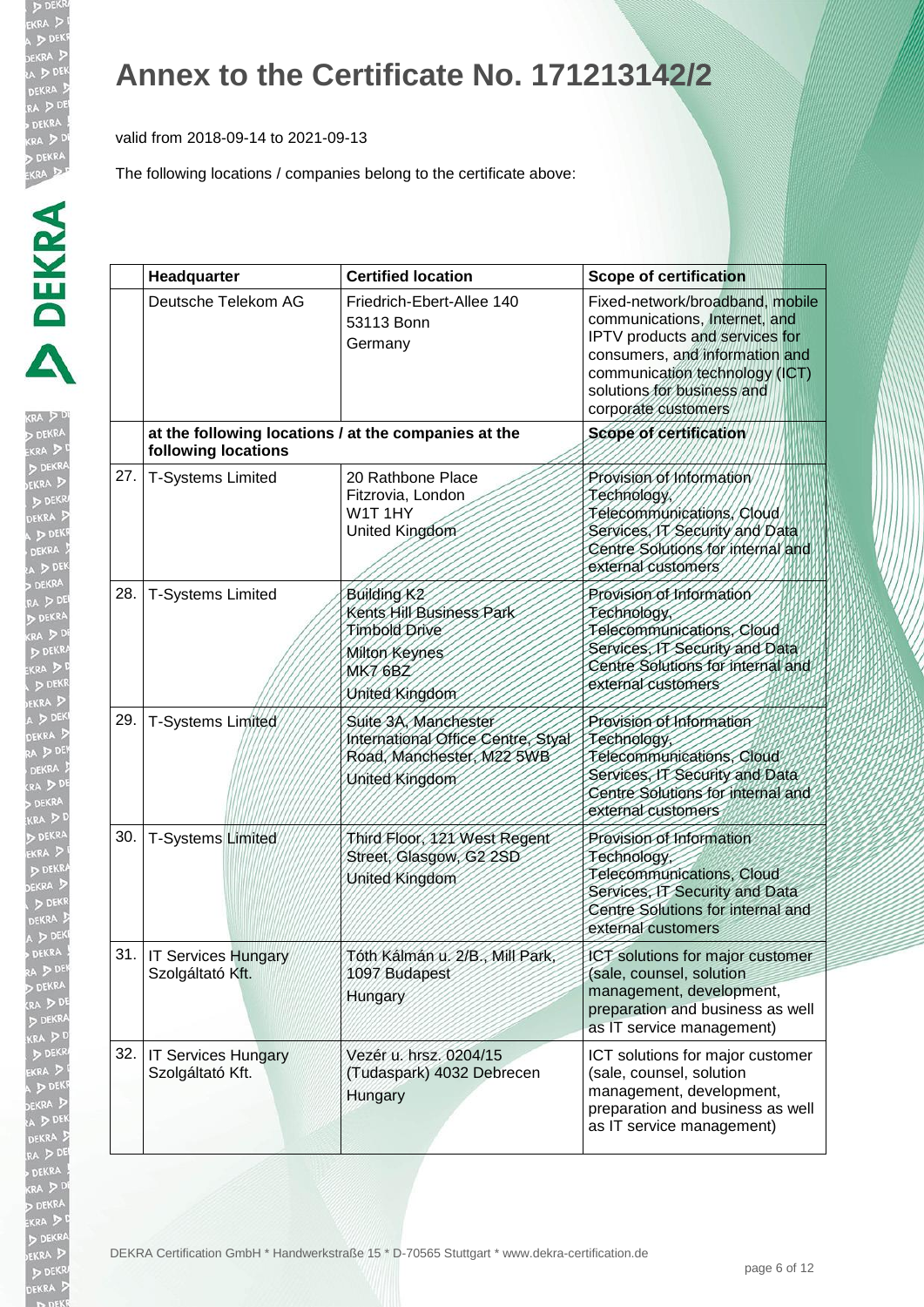**KR**  $\sqrt{2}$ 

#### **Annex to the Certificate No. 171213142/2**

valid from 2018-09-14 to 2021-09-13

|     | Headquarter                                    | <b>Certified location</b>                            | <b>Scope of certification</b>                                                                                                                                                                                                                                                                                                                                                                                                                                                                                                                       |
|-----|------------------------------------------------|------------------------------------------------------|-----------------------------------------------------------------------------------------------------------------------------------------------------------------------------------------------------------------------------------------------------------------------------------------------------------------------------------------------------------------------------------------------------------------------------------------------------------------------------------------------------------------------------------------------------|
|     | Deutsche Telekom AG                            | Friedrich-Ebert-Allee 140<br>53113 Bonn<br>Germany   | Fixed-network/broadband, mobile<br>communications, Internet, and<br>IPTV products and services for<br>consumers, and information and<br>communication technology (ICT)<br>solutions for business and<br>corporate customers                                                                                                                                                                                                                                                                                                                         |
|     | following locations                            | at the following locations / at the companies at the | Scope of certification                                                                                                                                                                                                                                                                                                                                                                                                                                                                                                                              |
|     | 33.   IT Services Hungary<br>Szolgáltató Kft.  | Nagy Lajos király útja 11<br>7621 Pécs<br>Hungary    | ICT solutions for major customer<br>(sale, counsel, solution<br>management, development,<br>preparation and business as well<br>as IT service management)                                                                                                                                                                                                                                                                                                                                                                                           |
| 34. | <b>IT Services Hungary</b><br>Szolgáltató Kft. | Rákóczi út 19<br>7621 Pécs<br>Hungary                | ICT solutions for major customer<br>(sale, counsel, solution<br>management, development<br>preparation and business as well<br>as IT service management                                                                                                                                                                                                                                                                                                                                                                                             |
|     | 35. IT Services Hungary<br>Szolgáltató Kft.    | Rókusi krt. 2-10<br>6724 Szeged<br>Hungary           | ICT solutions for major customer<br>(sale, counsel, solution<br>management, development,<br>preparation and business as well<br>as IT service management)                                                                                                                                                                                                                                                                                                                                                                                           |
| 36. | MAGYAR TELEKOM PIC.                            | Könyves Kálmán krt. 36<br>1097 Budapest<br>Hungary   | Design, development,<br>implementation, sales and<br>provision of fix and mobile<br>telecommunications, TV, ICT, IT<br>and electronic services,<br>equipment, systems                                                                                                                                                                                                                                                                                                                                                                               |
| 37. | <b>T-Systems Hungary</b>                       | Könyves Kálmán krt. 36<br>1097 Budapest<br>Hungary   | Design, development, project<br>management, system integration,<br>support, operations, customer<br>service, business and IT<br>consulting and related support<br>processes with special attention<br>to the following products and<br>services: info communication<br>and security systems,<br>infrastructure services application<br>and software development,<br>business and IT consulting,<br>finance and accounting, human<br>(labour, wage and social<br>insurance) services, IT product<br>trading, sales of<br>telecommunications services |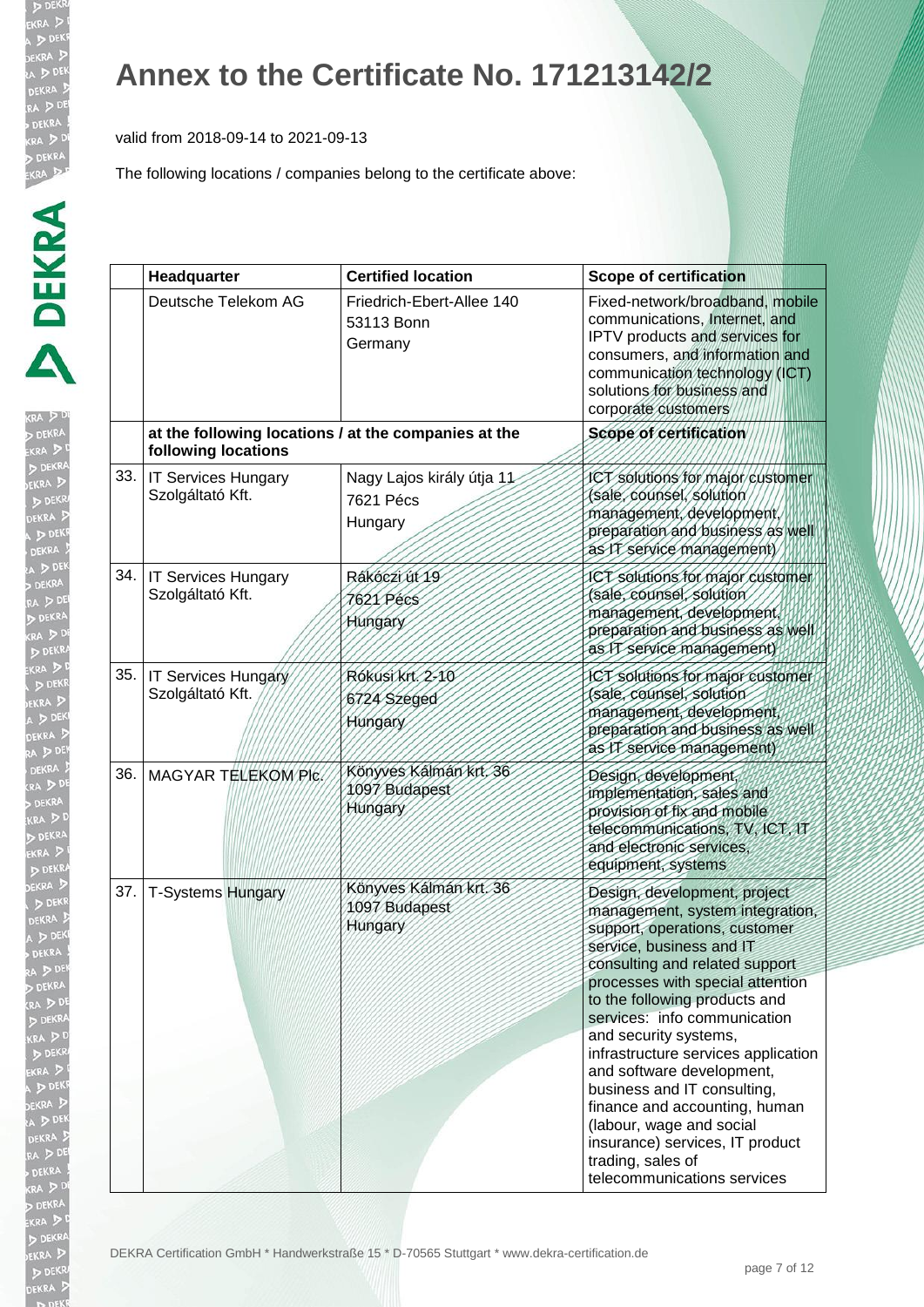RA ! DEN EKRA  $DDE$ **JEKRA**  $\triangleright$ 

## **Annex to the Certificate No. 171213142/2**

valid from 2018-09-14 to 2021-09-13

The following locations / companies belong to the certificate above:

|     | Headquarter                                                                 | <b>Certified location</b>                                                                                 | <b>Scope of certification</b>                                                                                                                                                                                               |
|-----|-----------------------------------------------------------------------------|-----------------------------------------------------------------------------------------------------------|-----------------------------------------------------------------------------------------------------------------------------------------------------------------------------------------------------------------------------|
|     | Deutsche Telekom AG                                                         | Friedrich-Ebert-Allee 140<br>53113 Bonn<br>Germany                                                        | Fixed-network/broadband, mobile<br>communications, Internet, and<br>IPTV products and services for<br>consumers, and information and<br>communication technology (ICT)<br>solutions for business and<br>corporate customers |
|     | at the following locations / at the companies at the<br>following locations |                                                                                                           | Scope of certification                                                                                                                                                                                                      |
| 38. | Makedonski Telekom A.D.                                                     | Kei 13-Ti Noemvri No.6<br>1000 Skopje<br>Macedonia                                                        | Design, development<br>implementation, sales and<br>provision of fix and mobile<br>telecommunications, IT and<br>electronic services, equipment<br>systems                                                                  |
| 39. | T-Systems Malaysia Sdn<br><b>Bhd</b>                                        | 2340, Century Square<br>Jalan Usahawan<br>63000 Cyberjaya<br>Selangor D.E<br>Malaysia                     | ICT solutions for major customer<br>(sale, counsel, solution<br>management, development,<br>preparation and business as well<br>as IT service management)                                                                   |
| 40. | T-Systems Mexico S.A.<br>de C. V                                            | Cerrada Fresnos, Nave Y, Ay B<br>Parque Industrial FINSA<br>C.P. 72710 Cuautlancingo,<br>Puebla<br>Mexico | ICT solutions for major customer<br>(sale, counsel, solution<br>management, development,<br>preparation and business as well<br>as IT service management)                                                                   |
| 41. | Crnogorski Telekom                                                          | Moskovska 29<br>81000 Podgorica<br>Montenegro                                                             | Design, development,<br>implementation, sales and<br>provision of fixed, internet and<br>mobile telecommunications; IT<br>and electronic communication.<br>equipment, devices and systems                                   |
| 42. | <b>T-Mobile Netherlands</b>                                                 | Waldorpstraat 60.<br>2521 CC, Den Haag<br>Netherlands                                                     | Design, implementation and<br>operation of the fixed and mobile<br>networks. Delivery, sales and<br>maintenance of communication<br>services, mobile handsets and<br>accessories for the public and<br>private sector       |
| 43. | <b>T-Mobile Netherlands</b>                                                 | Waldorpstraat 60,<br>2521 CC, Den Haag,<br><b>Netherlands</b>                                             | Providing connectivity services in<br>the Dutch B2B market, including<br>voice, data, internet and hosting<br>services on fixed and mobile<br>networks                                                                      |
| 44. | T-Systems Nederland B.V                                                     | Van Deventerlaan 33<br>3528 AG Utrecht<br>Netherlands                                                     | ICT solutions for major customer<br>(sale, counsel, solution<br>management, development,<br>preparation and business as well<br>as IT service management)                                                                   |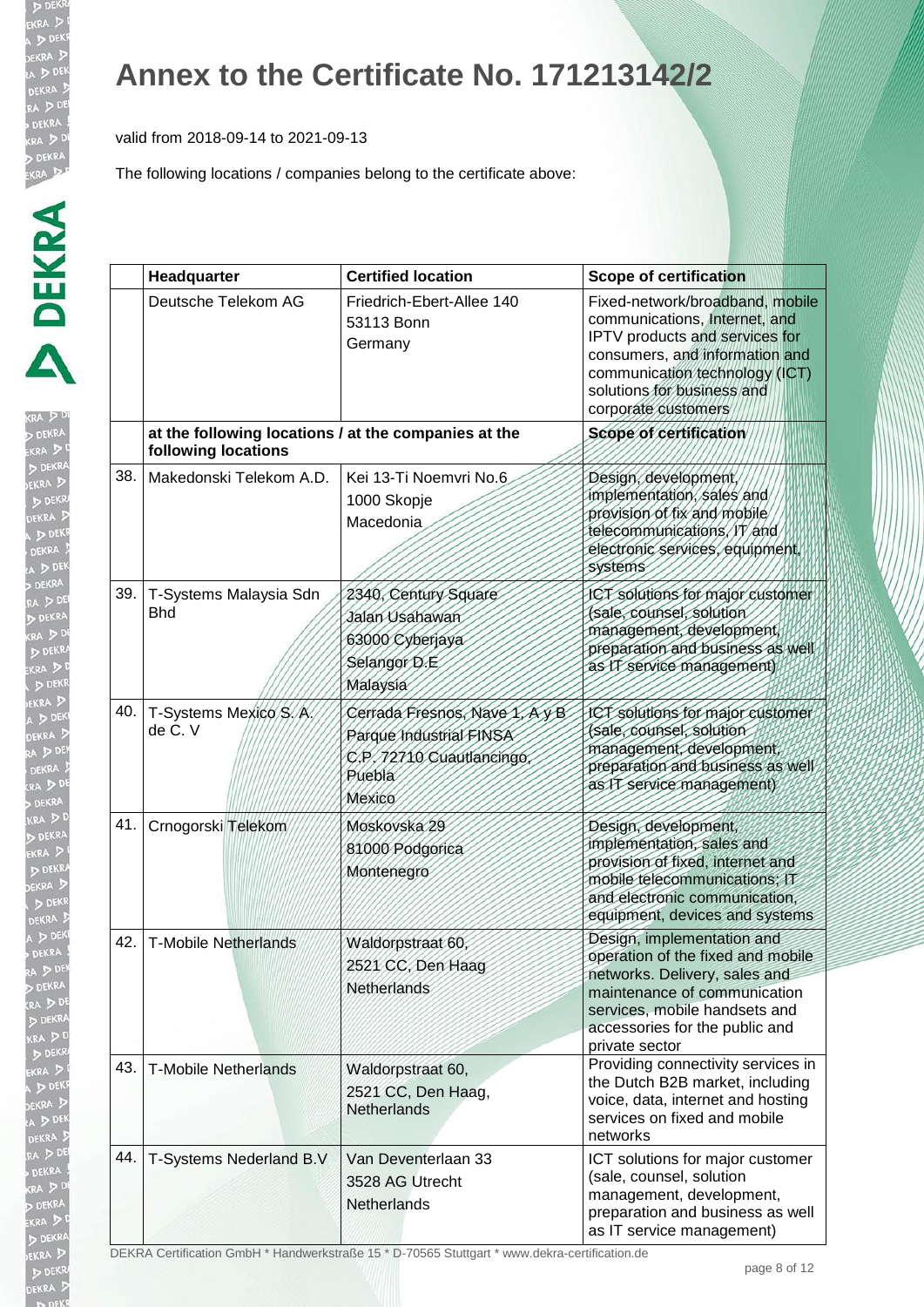#### **Annex to the Certificate No. 171213142/2**

valid from 2018-09-14 to 2021-09-13

|     | Headquarter                                                                 | <b>Certified location</b>                                                     | <b>Scope of certification</b>                                                                                                                                                                                               |
|-----|-----------------------------------------------------------------------------|-------------------------------------------------------------------------------|-----------------------------------------------------------------------------------------------------------------------------------------------------------------------------------------------------------------------------|
|     | Deutsche Telekom AG                                                         | Friedrich-Ebert-Allee 140<br>53113 Bonn<br>Germany                            | Fixed-network/broadband, mobile<br>communications, Internet, and<br>IPTV products and services for<br>consumers, and information and<br>communication technology (ICT)<br>solutions for business and<br>corporate customers |
|     | at the following locations / at the companies at the<br>following locations |                                                                               | Scope of certification                                                                                                                                                                                                      |
| 45. | T-Mobile Polska S.A.                                                        | Marynarska 12<br>02-674 Warsaw<br>Poland                                      | Sale, service, business and<br>attendance in the field of<br>telecommunication, Data Center<br>and collocation services                                                                                                     |
| 46. | <b>T-Systems CIS</b>                                                        | 13th Floor, Block A, 8<br>Preobrazhenskaya Square,<br>Moscow 107061<br>Russia | ICT solutions for major customer<br>(sale, counsel, solution<br>management, development<br>preparation and business as well<br>as IT service management)                                                                    |
| 47. | <b>T-Systems RUS</b>                                                        | 11. Kirov street, Voronezh<br>Voronezhskaya region, 394018<br>Russia          | JCT solutions for major customer<br>(sale, counsel, solution<br>management, development,<br>preparation and business as well<br>as IT service management)                                                                   |
| 48. | T-Systems RUS                                                               | 6A, Kirov street, Voronezh<br>Voronezhskaya region, 394018,<br>Russia         | ICT solutions for major customer<br>(sale, counsel, solution<br>management, development,<br>preparation and business as well<br>as IT service management)                                                                   |
| 49. | <b>T-Systems RUS</b>                                                        | 36/40, Sredniy prospect, V.O.<br>Saint-Petersburg, 199034,<br>Russia          | ICT solutions for major customer<br>(sale, counsel, solution<br>management, development,<br>preparation and business as well<br>as IT service management)                                                                   |
|     | 50.   T-Systems RUS                                                         | liter "B", 14, 13th line, Saint<br>Petersburg, 199034<br><b>Russia</b>        | ICT solutions for major customer<br>(sale, counsel, solution<br>management, development,<br>preparation and business as well<br>as IT service management)                                                                   |
| 51. | T-Systems Singapore Pte.<br>Ltd.                                            | 23 Tai Seng Drive<br>Deutsche Telekom 535224<br>Singapore                     | Design, development,<br>implementation, sales and<br>provision of fix<br>telecommunications, IT and<br>electronic services, equipment,<br>systems                                                                           |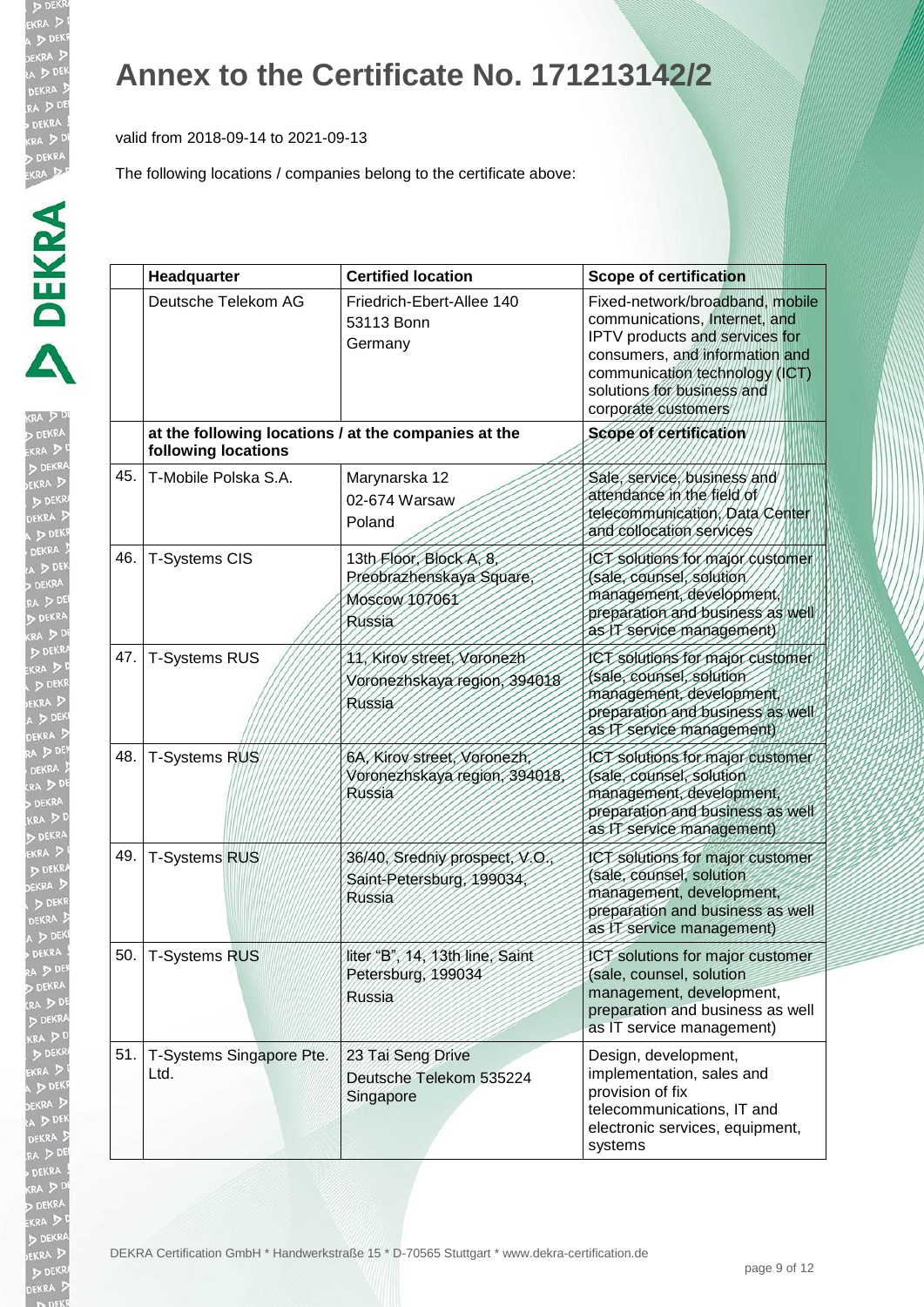b DE EKRA  $D<sub>DE</sub>$ EKR/

#### **Annex to the Certificate No. 171213142/2**

valid from 2018-09-14 to 2021-09-13

|     | Headquarter                                                                 | <b>Certified location</b>                                                     | <b>Scope of certification</b>                                                                                                                                                                                                                                               |
|-----|-----------------------------------------------------------------------------|-------------------------------------------------------------------------------|-----------------------------------------------------------------------------------------------------------------------------------------------------------------------------------------------------------------------------------------------------------------------------|
|     | Deutsche Telekom AG                                                         | Friedrich-Ebert-Allee 140<br>53113 Bonn<br>Germany                            | Fixed-network/broadband, mobile<br>communications, Internet, and<br>IPTV products and services for<br>consumers, and information and<br>communication technology (ICT)<br>solutions for business and<br>corporate customers                                                 |
|     | at the following locations / at the companies at the<br>following locations |                                                                               | Scope of certification                                                                                                                                                                                                                                                      |
| 52. | T-Systems Slovakia s.r.o.                                                   | Zriedlova 13<br>04001 Kosice<br>Slovak Republic                               | ICT solutions for major customer<br>(sale, counsel, solution<br>management, development,<br>preparation and business as well<br>as IT service management)                                                                                                                   |
| 53. | Deutsche Telekom Shared<br>Services s.r.o                                   | Karadžičova 8<br>821 08 Bratislava<br>Slovak Republic                         | Deutsche Telekom Shared<br>Services provides operational<br>accounting and procurement<br>services, HR services and<br>One ERP roll out hub services as<br>well as administrational and<br>support activities to internal<br>customers within the Group<br>Deutsche Telekom |
| 54. | T-Systems South Africa<br>(Pty) Ltd                                         | The Link Building<br>3rd Floor<br>173 Oxford Road<br>Rosebank<br>South Africa | JCT solutions for major customer<br>(sale, counsel, solution<br>management, development,<br>preparation and business as well<br>as IT service management)                                                                                                                   |
| 55. | T-Systems South Africa<br>(Pty) Ltd                                         | <b>Avanti Towers</b><br>Tygervalley, Bellville, Cape Town<br>South Africa     | ICT solutions for major customer<br>(sale, counsel, solution<br>management, development,<br>preparation and business as well<br>as IT service management)                                                                                                                   |
| 56. | T-Mobile USA Inc.                                                           | 12920 SE 38th Street<br>Bellevue, WA 98006<br>USA                             | Engineering, Marketing, Finance,<br>Information Technology, Sales<br>and Care, Service                                                                                                                                                                                      |
| 57. | Deutsche Telekom<br><b>Technik GmbH</b>                                     | Landgrabenweg 151<br>53227 Bonn<br>Germany                                    | Development, planning,<br>designing and building<br>telecommunication infrastructure<br>and operating of the necessary<br>platforms of Deutsche Telekom                                                                                                                     |
| 58. | <b>Telekom Deutschland</b><br>GmbH                                          | Landgrabenweg 151<br>53227 Bonn<br>Germany                                    | Development, provision and<br>operation of ICT products and<br>services in the areas of landline /<br>broadband, mobile<br>communications, Internet and<br>Internet-based television                                                                                        |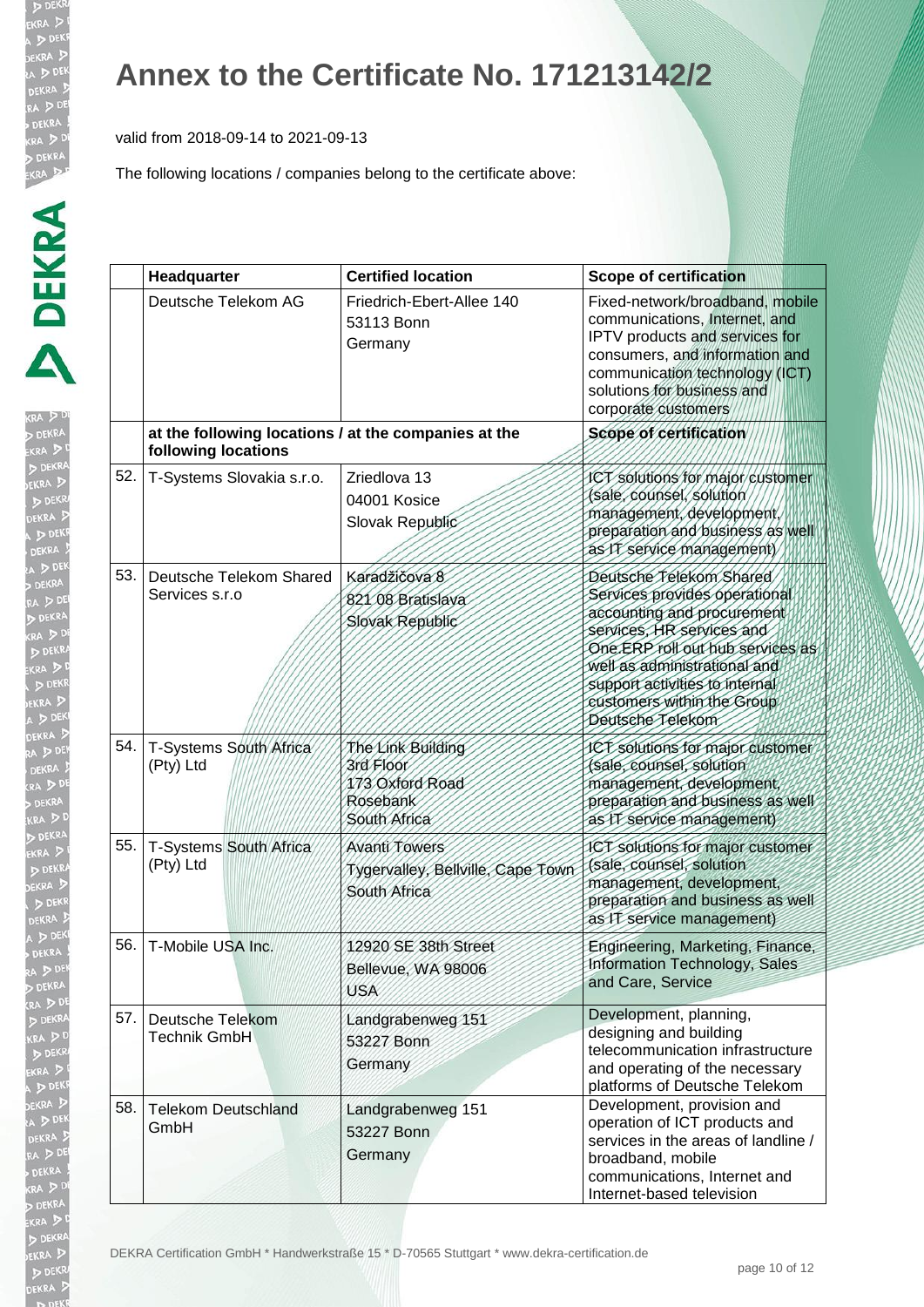b DE EKRA  $D<sub>DE</sub>$ EKR

#### **Annex to the Certificate No. 171213142/2**

valid from 2018-09-14 to 2021-09-13

|     | Headquarter                                                                 | <b>Certified location</b>                            | <b>Scope of certification</b>                                                                                                                                                                                                                  |
|-----|-----------------------------------------------------------------------------|------------------------------------------------------|------------------------------------------------------------------------------------------------------------------------------------------------------------------------------------------------------------------------------------------------|
|     | Deutsche Telekom AG                                                         | Friedrich-Ebert-Allee 140<br>53113 Bonn<br>Germany   | Fixed-network/broadband, mobile<br>communications, Internet, and<br>IPTV products and services for<br>consumers, and information and<br>communication technology (ICT)<br>solutions for business and<br>corporate customers                    |
|     | at the following locations / at the companies at the<br>following locations |                                                      | Scope of certification                                                                                                                                                                                                                         |
| 59. | Deutsche Telekom<br><b>Technik Niederlassung</b><br>Nord (T NL Nord)        | Überseering 2<br>22297 Hamburg<br>Germany            | Development, planning,<br>designing and building<br>telecommunication infrastructure<br>and operating of the necessary<br>platforms of Deutsche Telekom                                                                                        |
| 60. | Deutsche Telekom<br>Technik Niederlassung Ost<br>(T NL Ost)                 | Dresdner Str. 78<br>01445 Radebeut<br>Germany        | Development, planning<br>designing and building<br>telecommunication infrastructure<br>and operating of the necessary<br>platforms of Deutsche Telekom                                                                                         |
| 61. | Deutsche Telekom<br>Technik Niederlassung<br>West (T NL West)               | Karl-Lange-Str. 29<br>44791 Bochum<br>Germany        | Development, planning<br>designing and building<br>telecommunication infrastructure<br>and operating of the necessary<br>platforms of Deutsche Telekom                                                                                         |
| 62. | Deutsche Telekom<br>Technik Niederlassung<br>Südwest (T NL Südwest)         | Philipp-Reis-Straße 2<br>76137 Karlsruhe<br>Germany  | Development, planning<br>designing and building<br>telecommunication infrastructure<br>and operating of the necessary<br>platforms of Deutsche Telekom                                                                                         |
| 63. | Deutsche Telekom<br><b>Technik Niederlassung</b><br>Süd (T NL Süd)          | Dieselstr. 43<br>90441 Nürnberg<br>Germany           | Development, planning,<br>designing and building<br>telecommunication infrastructure<br>and operating of the necessary<br>platforms of Deutsche Telekom                                                                                        |
| 64. | DT Außendienst GmbH                                                         | Friedrich-Ebert-Allee 71-77<br>53113 Bonn<br>Germany | Development and provision of<br>technical services in the areas of<br>information technology (IT) and<br>telecommunications (TC) as well<br>as installation, operation and<br>maintenance of smart metering<br>and security monitoring systems |
| 65. | <b>Telekom Shop</b><br>Vertriebsgesellschaft mbH                            | Landgrabenweg-147<br>53227 Bonn<br>Germany           | Planning and controlling of all<br>German Telekom Shop sales<br>activities                                                                                                                                                                     |